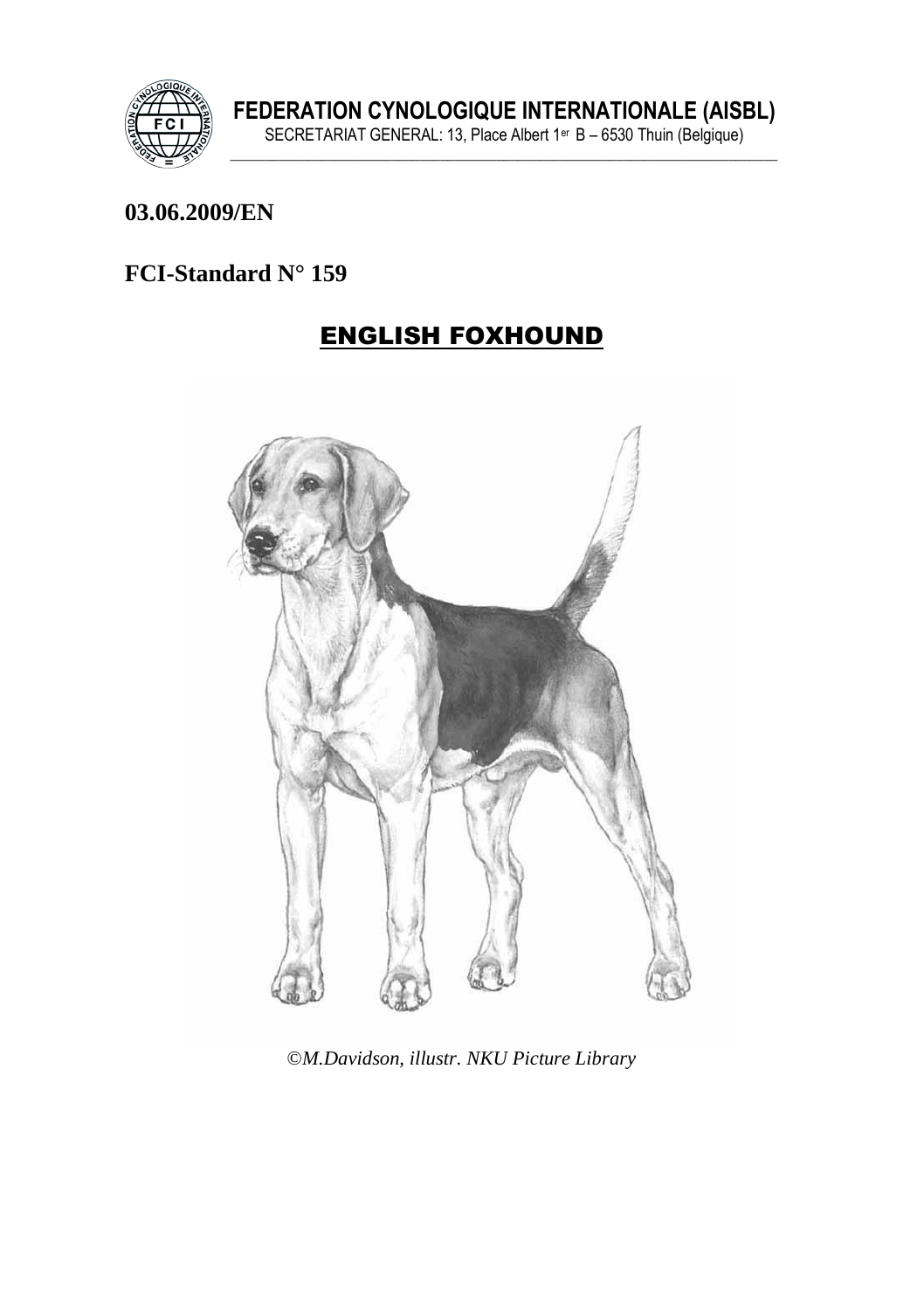**ORIGIN**: Great Britain.

#### **DATE OF PUBLICATION OF THE OFFICIAL VALID STANDARD**: 26.03.2009.

**UTILIZATION**: Packhound for mounted hunt.

| <b>FCI-CLASSIFICATION:</b> |                     | Group 6 Scenthounds and       |
|----------------------------|---------------------|-------------------------------|
|                            |                     | related breeds.               |
|                            |                     | Section 1.1 Large-sized Scent |
|                            |                     | hounds.                       |
|                            | With working trial. |                               |

**BRIEF HISTORICAL SUMMARY**: The English Foxhound has been bred along careful lines for over two hundred years, the stud books published by the Masters of Foxhounds Association of England dating back before 1800; it is an easy matter for any owner of an English Foxhound to trace the pedigree back. The breeding of Foxhounds in England has always been and is still today in hands of the masters of Foxhounds, who kept the most careful records of their breeding operations. Lately, the English Kennel Club has published an interim standard for the Foxhound. The F.C.I has recognized the breed in 1964. There have been over two hundred and fifty packs of Foxhounds in Great Britain.

**GENERAL APPEARANCE**: Well balanced, powerful and clean cut.

**BEHAVIOUR/ TEMPERAMENT**: Stamina and endurance, natural ability to hunt. Friendly and not aggressive.

**HEAD**: Well balanced.

CRANIAL REGION: Skull: Flat, of medium width.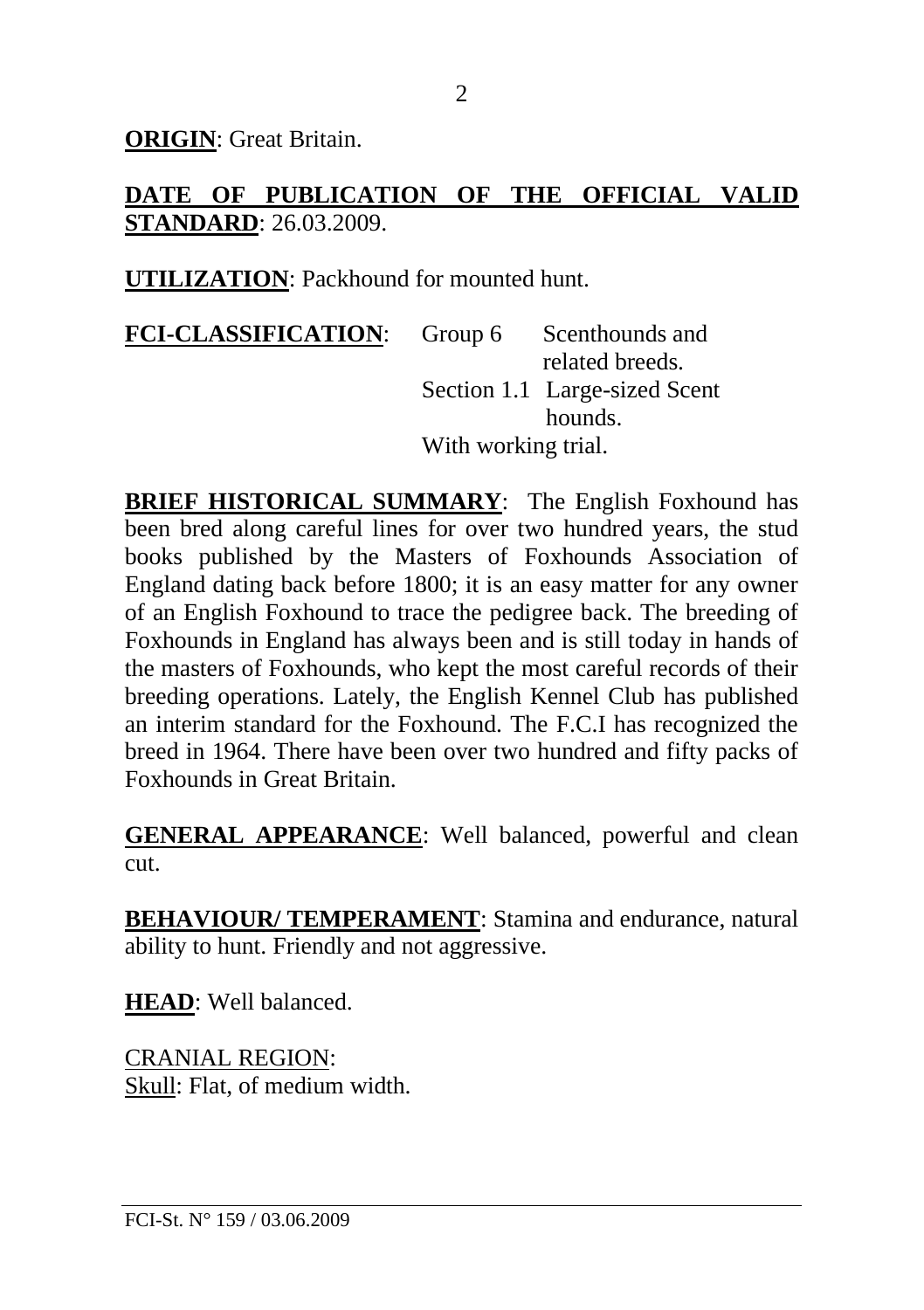Stop: Slight.

FACIAL REGION:

Nose: Large nostrils.

Muzzle: Long and square. **Moderately developed flews**.

Jaws/Teeth: Jaws strong with a perfect, regular and complete scissor bite, i.e. upper teeth closely overlapping the lower teeth and set square to the jaws.

**EYES**: Medium size, hazel or brown. Keen expression.

**EARS**: **Leathers** pendant, carried close to the head, high set.

**NECK**: Long, slightly arched, well developed without being coarse.

### **BODY**:

Back: Broad and level. Loin: **With a slight rise over** strong loins. Chest: Deep, ribs well sprung.

**TAIL**: Well set on high. Carried gaily but never curled over back.

# **LIMBS**

FOREQUARTERS:

General appearance: Forelegs long, straight and well boned down to feet.

Shoulders: Well laid back, muscular without being loaded.

**Metacarpus (Pasterns)** : Strong.

Forefeet: Round, tight and strong. Well padded. Nails strong.

HINDQUARTERS:

General appearance: Powerful and muscular. Well boned down to feet.

Stifles: **Moderate turn**.

Hocks: Well let down.

Hind feet: Round, tight and strong. Well padded. Nails strong.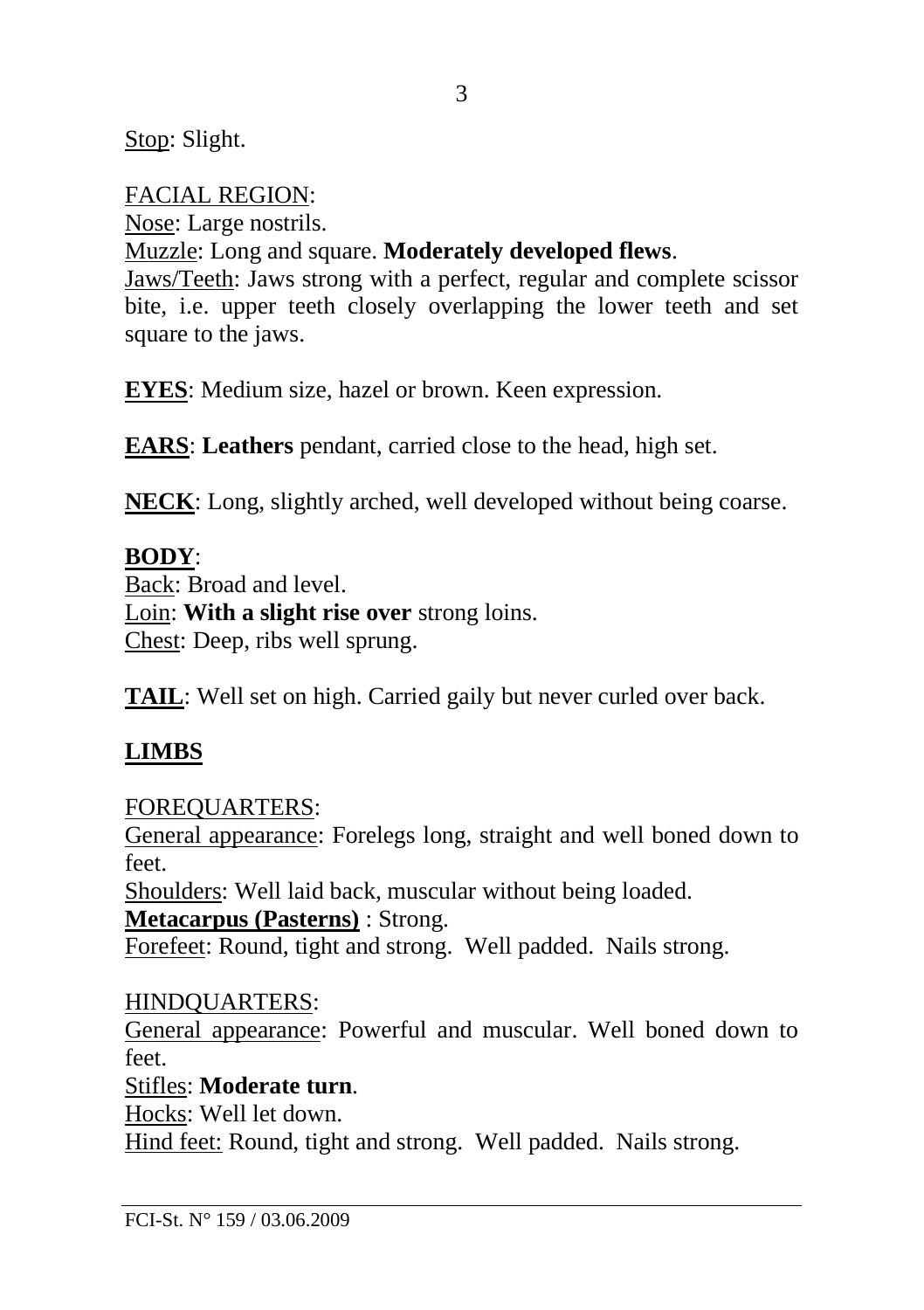**GAIT/MOVEMENT**: Free striding, tireless with the ability to gallop. Good drive behind with no indication to roll.

#### **COAT**

Hair: Short and dense. Weatherproof.

Colour: Any recognized hound colour and markings.

**SIZE**: Height at withers approx. 58-64 cm.

**FAULTS**: Any departure from the foregoing points should be considered a fault and the seriousness with which the fault should be regarded should be in exact proportion to its degree and its effect upon the health and welfare of the dog.

### **DISQUALIFYING FAULTS:**

- Aggressive or overly shy dogs.
- Any dog clearly showing physical of behavioural abnormalities.

# **N.B.:**

- Male animals should have two apparently normal testicles fully descended into the scrotum.
- Only functionally and clinically healthy dogs, with breed typical conformation should be used for breeding.

### **The latest amendments are in bold characters.**